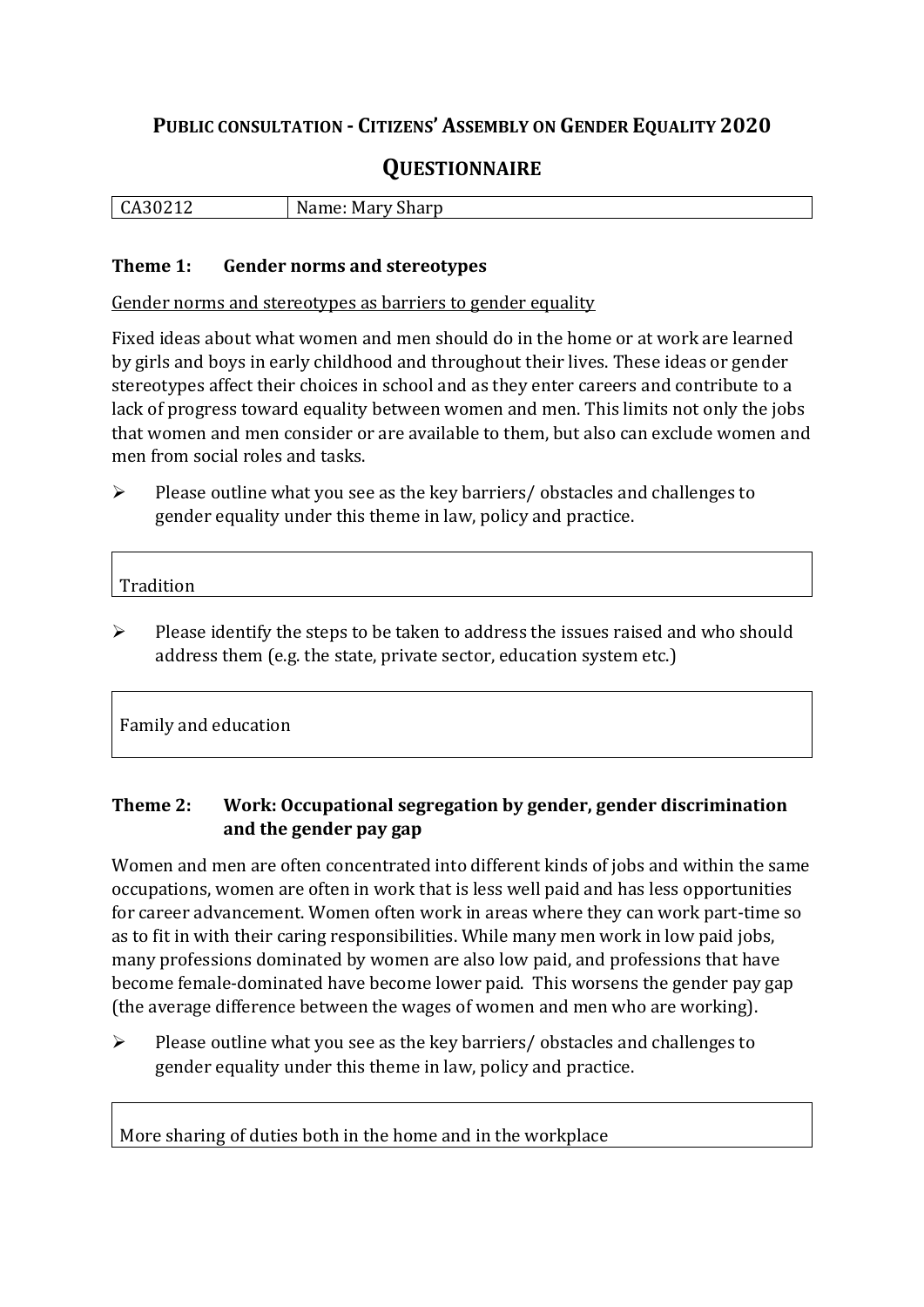$\triangleright$  Please identify the steps to be taken to address the issues raised and who should address them (e.g. the state, private sector, education system etc.)

All should address them by identifying that they exist and raising awareness.

## **Theme 3. Care, paid and unpaid, as a social and family responsibility**

Care -- the social responsibility of care and women and men's co responsibility for care, especially within the family

Women remain disproportionately responsible for unpaid care and often work in poorly paid care work. For working parents or [lone parents,](https://aran.library.nuigalway.ie/bitstream/handle/10379/6044/Millar_and_Crosse_Activation_Report.pdf?sequence=1&isAllowed=y) balancing paid work with parenting and or caring for older and dependent adults presents significant challenges. Women are [most disadvantaged by these challenges,](https://eige.europa.eu/gender-equality-index/game/IE/W) yet men also suffer from lack of opportunities to share parenting and caring roles. Despite recent legislation and policy initiatives to support early years parental care, [inequalities in the distribution of unpaid](https://www.ihrec.ie/app/uploads/2019/07/Caring-and-Unpaid-Work-in-Ireland_Final.pdf)  [care](https://www.ihrec.ie/app/uploads/2019/07/Caring-and-Unpaid-Work-in-Ireland_Final.pdf) continue between women and men. The cost of childcare has been identified as a particular barrier to work for women alongside responsibilities of caring for older relatives and dependent adults.

➢ Please outline what you see as the key barriers/ obstacles and challenges to gender equality under this them in law, policy and practice.

Lack of affordable child and elderly care facilities.

➢ Please identify the steps to be taken to address the issues raised and who should address theme (e.g. the state, private sector, education system etc.)

Government support for care of the young and elderly.

## **Theme 4: Women's access to, and representation in, public life and decision making**

Ensure women's participation and representation in decision-making and leadership in the workplace, political and public life

Women are systematically underrepresented in leadership in [economic](https://eige.europa.eu/gender-equality-index/2019/compare-countries/power/2/bar) and [political](https://eige.europa.eu/gender-equality-index/2019/compare-countries/power/1/bar)  [decision-](https://eige.europa.eu/gender-equality-index/2019/compare-countries/power/1/bar)making. Despite the introduction of a candidate gender quota (through the system of party funding) for national political office, and [initiatives](https://betterbalance.ie/) to support women's access to corporate decision-making roles, men continue to dominate leadership positions. There are also issues to be considered around how media represents women and men.